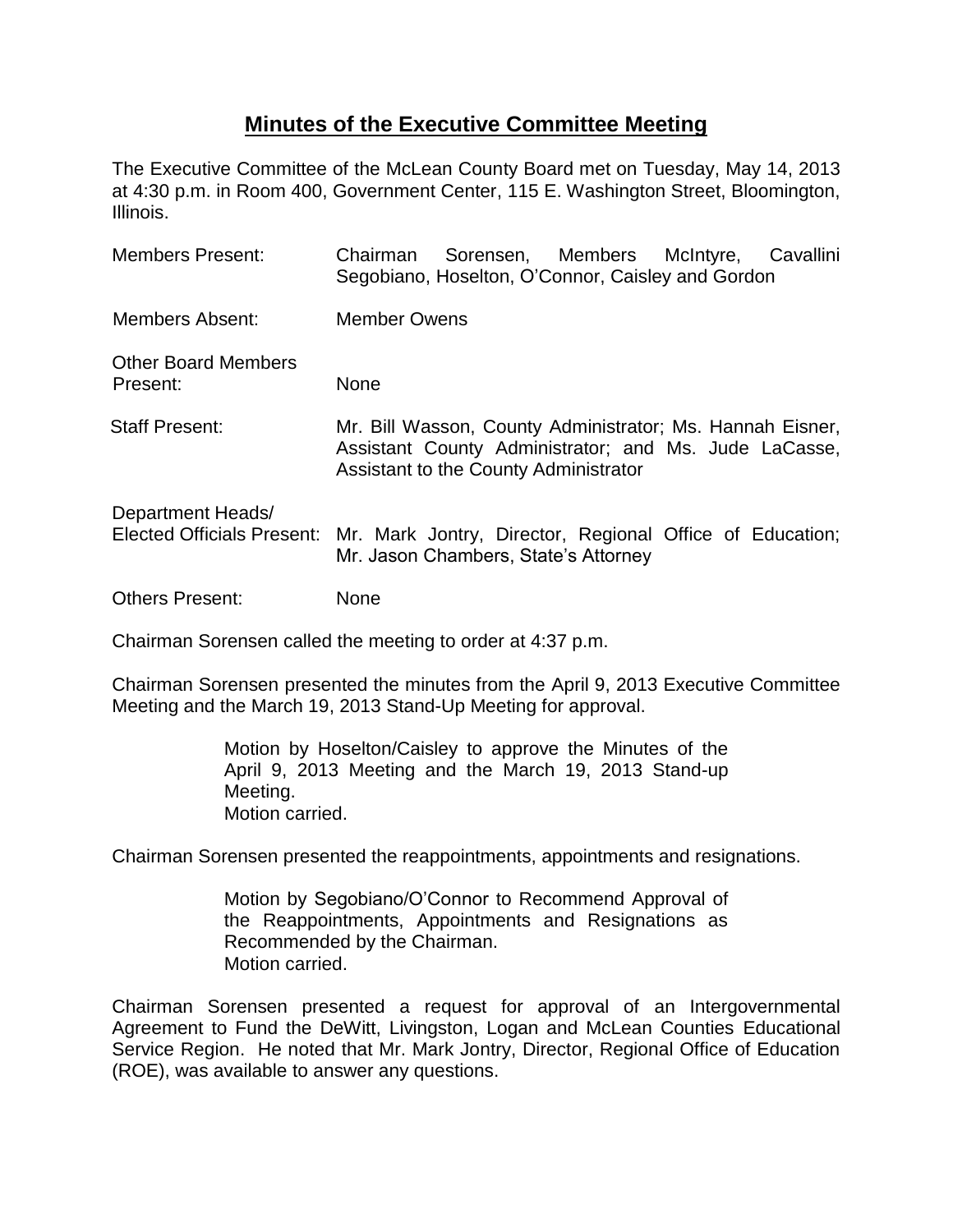Minutes of the Executive Committee May 14, 2013 Page Two

Chairman Sorensen explained that the County Board Chairmen of the four counties (McLean, DeWitt, Livingston, and Logan) met last week to develop a plan principled on the McLean-Livingston-DeWitt Counties Intergovernmental Agreement and adding Logan County.

Mr. Segobiano asked where the GED testing is done and if there are non-profit agencies that provide GED testing. Mr. Jontry replied that there is no other entity besides ROE that provides the testing. He noted that instruction can be obtained at other agencies such as Youthbuild, but the testing is currently still done at the ROE Office. Mr. Jontry advised that the big change in testing is that it will all be computer based, rather than a pencil-paper test, which will require a computer lab. He indicated that it will be necessary to apply to be an approved test site. Mr. Jontry stated that they are looking at potential grants to offset the cost associated with taking the test, which will increase from \$50.00 to \$130.00.

Mr. Segobiano indicated that he heard that this was all going to go through Heartland College. Mr. Jontry responded that Heartland is currently providing their classroom instruction and ROE is still doing the testing. He added that conversations may be held with Heartland relative to the testing. If they already have the infrastructure in place for the testing, it may be a potential testing site. Mr. Jontry noted that, by statute, ROE still has to be the record-keeper of all of the test scores.

Mr. Caisley asked how many people take the test every year. Mr. Jontry replied that last year 250 individuals took the test. He stated that he expects that number to decrease when the testing becomes electronic due to the cost.

Mr. Cavallini asked why the cost increased so significantly. Mr. Jontry replied that the Illinois Community College Board, which is the governing body in the State of Illinois, set that rate.

Chairman Sorensen advised that McLean County will save a little bit of money by the addition of a fourth county to the ROE. He noted that the state is putting pressure on these Regional Offices of Education to merge and grow to reach critical mass in terms of population and communities served. By adding Logan County, it will increase the ROE's population threshold. Chairman Sorensen indicated that Logan County was previously part of the Logan-Mason-Menard ROE. Logan is moving to the McLean County ROE; Menard is moving to Tazewell County and Mason is moving to Sangamon County.

> Motion by McIntyre/Segobiano to Recommend Approval of an Intergovernmental Agreement to Fund the DeWitt, Livingston, Logan and McLean Counties Educational Service Region. Motion carried.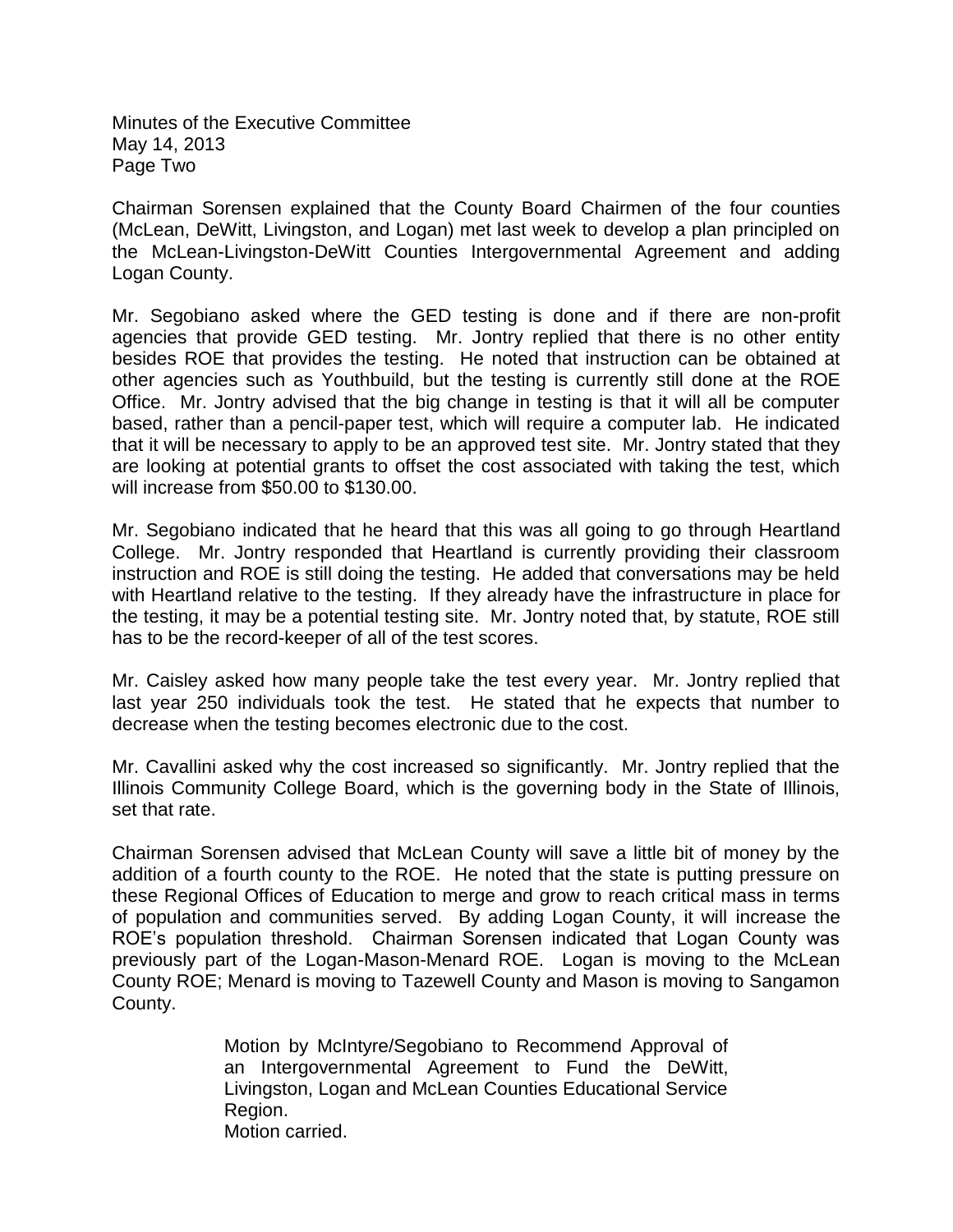Minutes of the Executive Committee May 14, 2013 Page Three

Ms. Sonny O'Connor, Vice Chairman, Finance Committee, presented four requests for SHOW BUS. He noted that these are items that are considered for approval annually. The four items were considered together.

The items are as follows:

- 1. Request Approval of IDOT FY'2014 Combined Application for Section 5311 and Downstate Operating Assistance Downstate Public Transportation Operating Assistance Grant – Building & Zoning.
- 2. Request Approval of the Purchase of Service Agreement between McLean County and SHOW BUS for the continuation of Rural Public Transportation Service in FY'2014 – Building & Zoning.
- 3. Request for approval of a Motor Vehicle Lease Agreement between McLean County and SHOW BUS. He indicated that the County, through the Federal Government, owns a number of buses that are leased to SHOW BUS, and two new vehicles need to be added to this lease – Building & Zoning.
- 4. Request for approval of IDOT CY'2013 Consolidated Vehicle Procurement Rolling Stock Capital Assistance Technical Studies Grant Application for the purchase of two vehicles – Building & Zoning.

Motion by O'Connor/Gordon to Recommend Approval of IDOT FY'2014 Combined Application for Section 5311 and Downstate Operating Assistance Downstate Public Transportation Operating Assistance Grant; to Recommend Approval of the Purchase of Service Agreement between McLean County and SHOW BUS for the continuation of Rural Public Transportation Service in FY'2014 – Building & Zoning; to Recommend Approval of a Motor Vehicle Lease Agreement between McLean County and SHOW BUS – Building and Zoning; and to Recommend Approval of an IDOT CY'2013 Consolidated Vehicle Procurement Rolling Stock Capital Assistance Technical Studies Grant Application for two vehicles – Building & Zoning. Motion carried.

Ms. O'Connor presented two requests from the Health Department that can be acted upon together. The first is a request for approval of an Ordinance of the McLean County Board Amending the 2013 Combined Appropriation and Budget Ordinance for Fund 0106 – Family Case Management Fund – Health Department. The second is a request for approval of a Resolution Amending the Fiscal Year 2013 McLean County Full-time Equivalent Position Resolution associated with an Ordinance to Amend the Fiscal Year 2013 McLean County Combined Appropriation and Budget Ordinance for Fund 0106 – Family Case Management Fund – Health Department.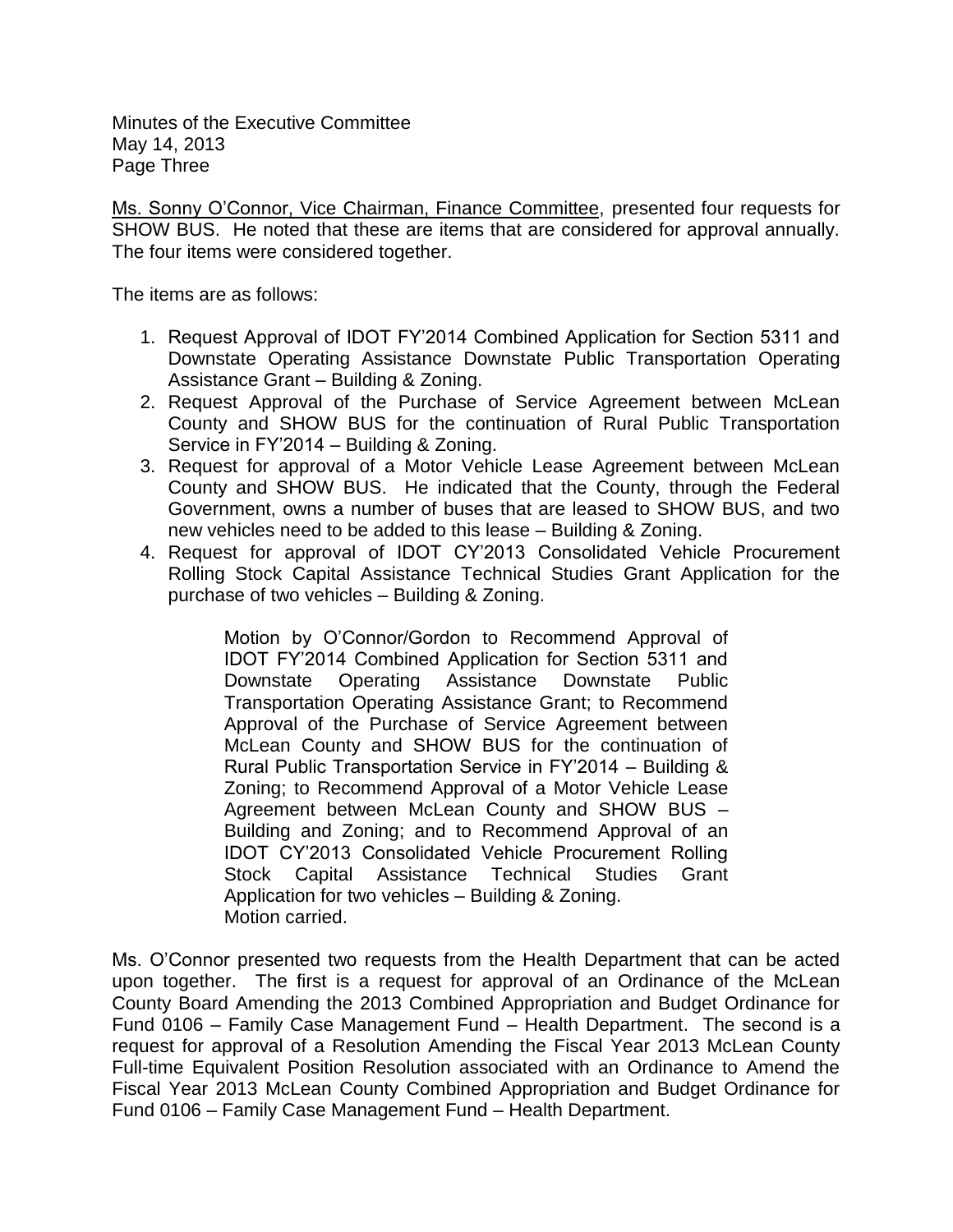Minutes of the Executive Committee May 14, 2013 Page Four

> Motion by O'Connor/McIntyre to Recommend Approval of an Ordinance of the McLean County Board Amending the 2013 Combined Appropriation and Budget Ordinance for Fund 0106 – Family Case Management Fund – Health Department; and to Recommend Approval of a Resolution Amending the Fiscal Year 2013 McLean County Full-Time Equivalent Position Resolution Associated with an Ordinance to Amend the Fiscal Year 2013 McLean County Combined Appropriation and Budget Ordinance for Fund 0106 – Family Case Management Fund – Health Department.. Motion carried.

Ms. O'Connor presented a request for approval of Critical Personnel Hiring Requests – County Administrator's Office.

> Motion by O'Connor/McIntyre to Recommend Approval of Critical Personnel Hiring Requests – County Administrator's Office.

Mr. Caisley expressed concern with hiring a Family Case Management Program Public Health Nurse without having more information about how many women and children it will serve. Mr. Wasson responded that this request is to fill a position that was currently in place but recently vacated. He stated that this position needs to be filled to fulfill the grant requirements. Ms. O'Connor added that if the grant goes away, this person knows that the job goes away.

Ms. Eisner left the meeting to go to the Administrator's Office to obtain additional information.

Chairman Sorensen asked Ms. O'Connor to withdraw her motion on this item until more information is available. Ms. O'Connor withdrew her motion.

Mr. Caisley asked if there is an infant mortality issue in McLean County. Ms. O'Connor replied that McLean County has one of the highest infant mortality rates in the State.

Ms. O'Connor presented a request for approval of the Resolution establishing the Budget Policy for Fiscal Year 2014 – County Administrator's Office.

> Motion by O'Connor/Segobiano to Recommend Approval of the Resolution Establishing the Budget Policy for Fiscal Year 2014 – County Administrator's Office. Motion carried.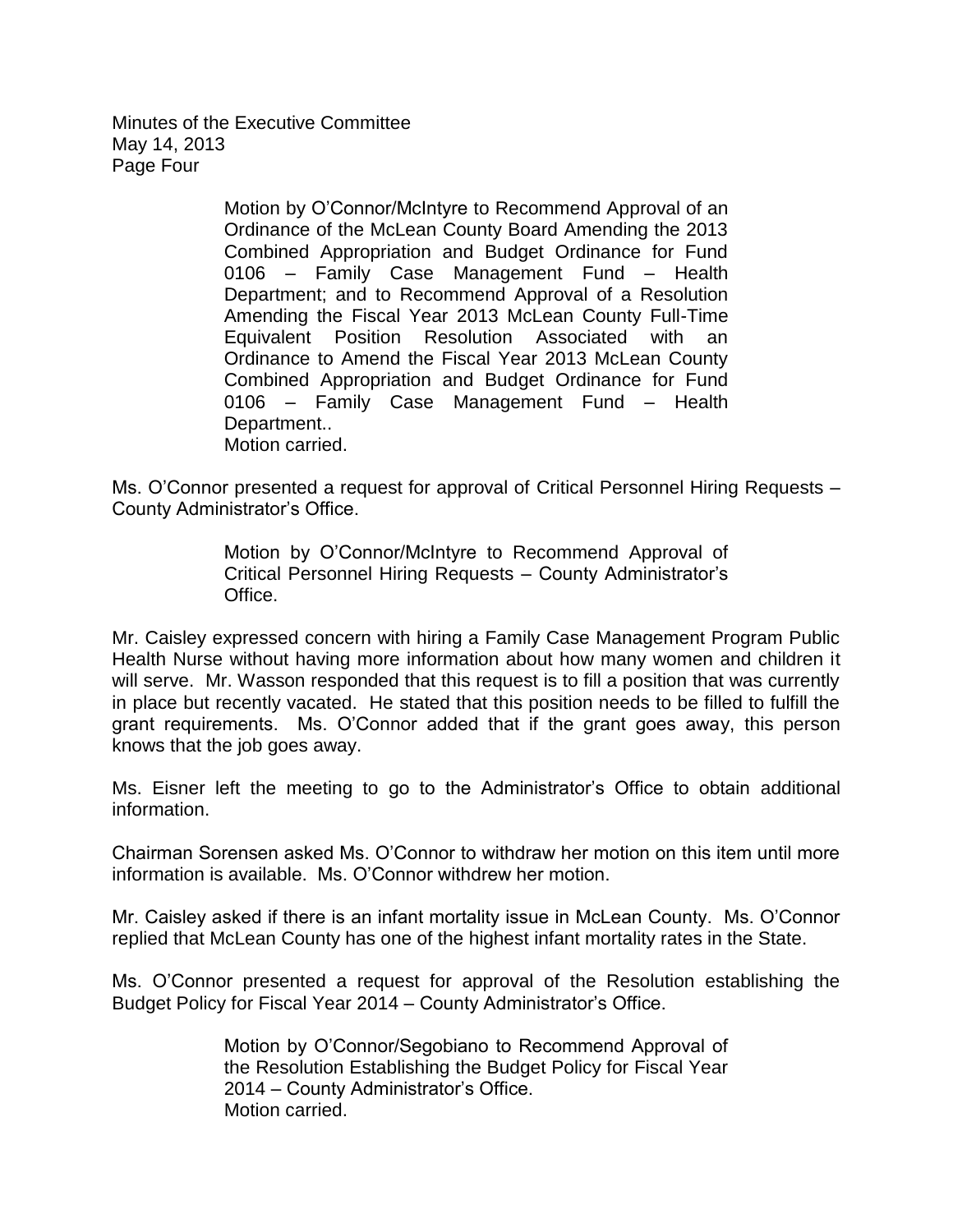Minutes of the Executive Committee May 14, 2013 Page Five

Ms. O'Connor presented a request for approval of Schedule A – Calendar for Preparation of the Fiscal Year 2014 Budget, Five Year Capital Improvement Budget, and the Recommended Three Year Budget – County Administrator's Office.

> Motion by O'Connor/Gordon to Recommend Approval of Schedule A – Calendar for Preparation of the Fiscal Year 2014 Budget, Five Year Capital Improvement Budget, and the Recommended Three Year Budget – County Administrator's Office. Motion carried.

Chairman Sorensen advised that the Critical Personnel Hiring request will be considered later in the meeting.

Chairman Sorensen asked if there were any other questions or comments. Hearing none, he thanked Ms. O'Connor.

Mr. William Caisley, Chairman, Justice Committee, presented two requests that were considered together. The first is a request for approval of the renewal of an Intergovernmental Agreement between the Department of Healthcare and Family Services and the McLean County, Office of the Chief Judge, Agreement 2014-55-008-K, Title IV-D Child Support Enforcement Grant – Circuit Court. The second is a request for approval of the renewal of an Intergovernmental Agreement between the Department of Healthcare and Family Services and the State's Attorney's Office, Agreement 2014-55- 013-KIE, Title IV-D Child Support Enforcement Grant – State's Attorney's Office.

Mr. Caisley noted that a third similar request from the Circuit Clerk's Office will be considered next month.

> Motion by Caisley/Cavallini to Recommend Approval of the Renewal of an Intergovernmental Agreement between the Department of Healthcare and Family Services and the McLean County, Office of the Chief Judge, Agreement 2014- 55-008-K, Title IV-D Child Support Enforcement Grant – Circuit Court; and to Recommend Approval of the Renewal of an Intergovernmental Agreement between the Department of Healthcare and Family Services and the State's Attorney's Office, Agreement 2014-55-013-KIE, Title IV-D Child Support Enforcement Grant – State's Attorney's Office. Motion carried.

Chairman Sorensen asked if there were any questions or comments. Hearing none, he thanked Mr. Caisley.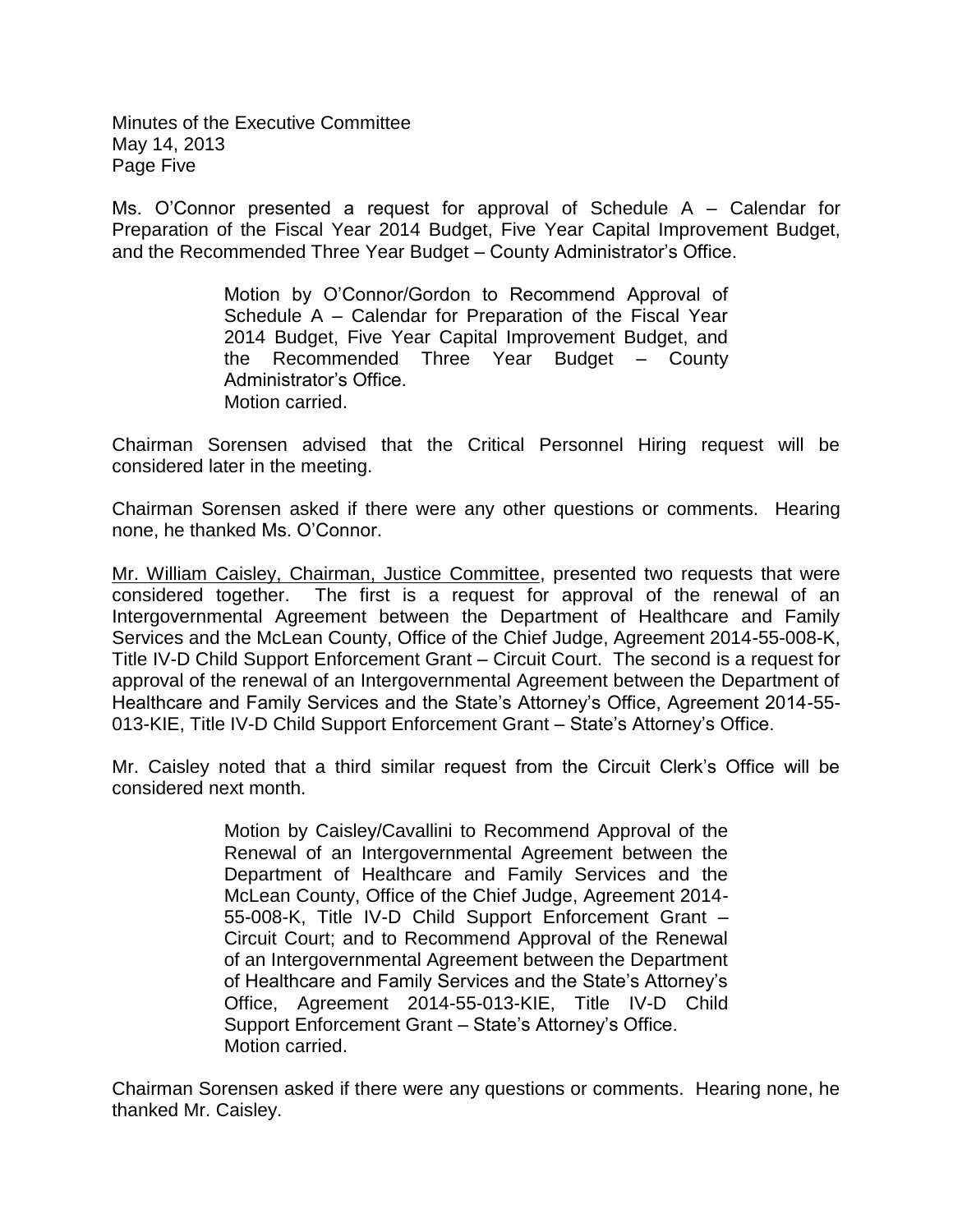Minutes of the Executive Committee May 14, 2013 Page Six

Mr. George Gordon, Chairman, Land Use and Development Committee, advised that the Land Use and Development Committee brings no items for action to the Executive Committee.

Chairman Sorensen asked if there were any other questions or comments. Hearing none, he thanked Mr. Gordon.

Mr. Stan Hoselton, Chairman, Transportation Committee presented a request for approval of an Intergovernmental Cooperation Agreement with the City of Lexington.

> Motion by Hoselton/Cavallini to Recommend Approval of an Intergovernmental Agreement with the City of Lexington. Motion carried.

Mr. Hoselton presented a request for approval of an Emergency Appropriation Ordinance Amending the McLean County Fiscal Year 2013 Combined Annual Appropriation and Budget Ordinance, McLean County Motor Fuel Tax Fund 0123, McLean County Highway Department 0055 – Truck Access Route Program (TARP) and Illinois Jobs Now! (IJN) Funds.

> Motion by Hoselton/Caisley to Recommend Approval of an Emergency Appropriation Amending the McLean County Fiscal Year 2013 Combined Annual Appropriation and Budget Ordinance, McLean County Motor Fuel Tax Fund 0123, McLean County Highway Department 0055 – Truck Access Route Program (TARP) and Illinois Jobs Now! (IJN) Funds.

Mr. Caisley asked if this improves the highway from Raab Road all the way to the elevator in Towanda. Mr. Hoselton replied that road is being resurfaced. Mr. Wasson added that the TARP Funds are used to bring the road up to 80,000 pound standard year-round. Mr. McIntyre stated that the road goes from Raab Road to County Highway 14.

Chairman Sorensen called for a vote on the motion.

Motion carried.

Chairman Sorensen asked if there were any additional questions or comments. Hearing none, he thanked Mr. Hoselton.

Mr. Paul Segobiano, Chairman, Property Committee, advised that the Property Committee brings no items for action to the Executive Committee.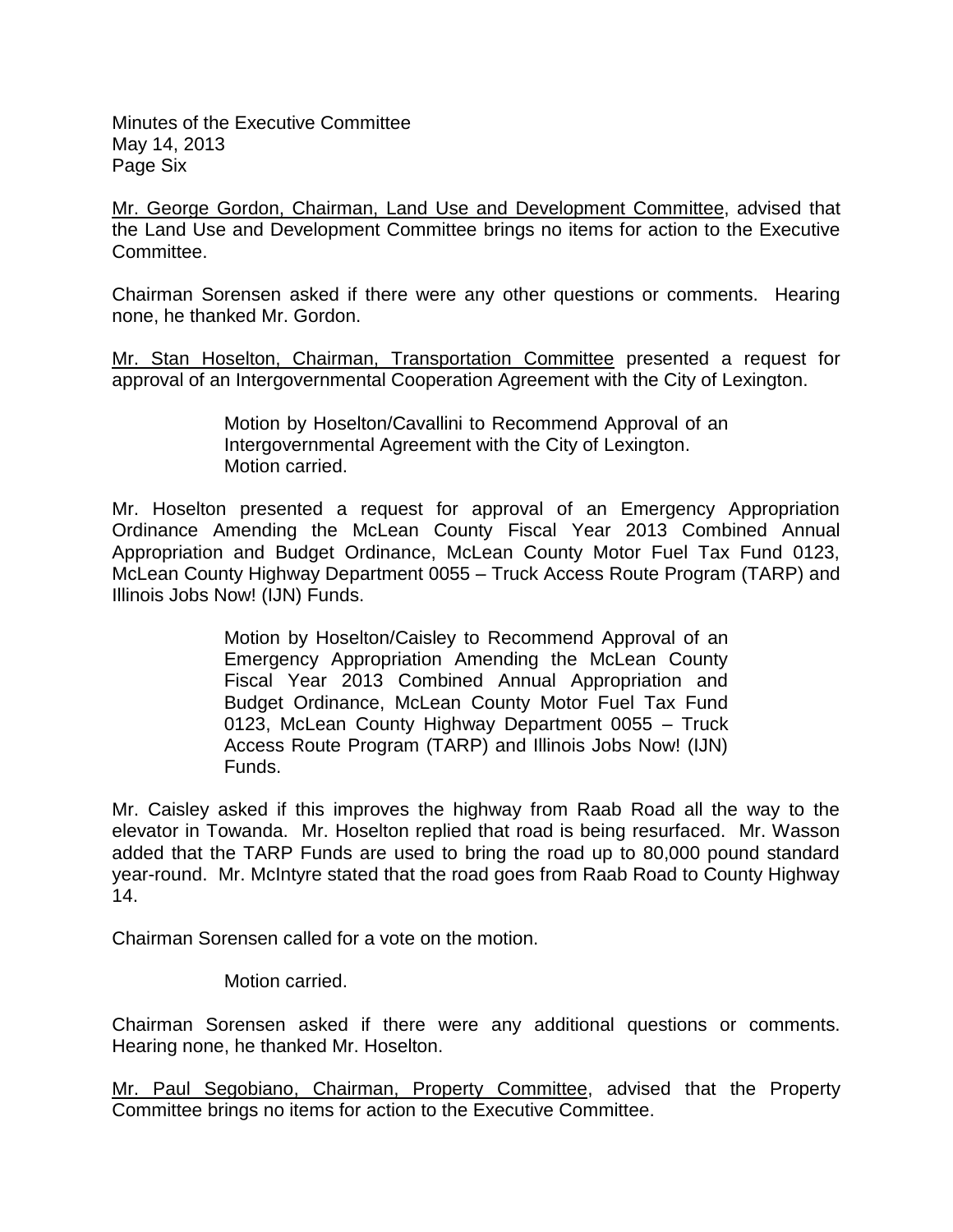Minutes of the Executive Committee May 14, 2013 Page Seven

Mr. Segobiano reported that the Property Committee toured the Fairview Building, Nursing Home, Juvenile Detention Center and EMA facilities. He thanked staff for their assistance.

Mr. Segobiano advised that the Property Committee discussed the parking situation in the parking lot on the corner of East and Front Streets. He indicated that the parking lot needs to be accessible to the public doing business in the Government Center Building and restrict its use by County and City employees in that building. Mr. Segobiano indicated that employees are using the parking lot and moving their cars every two hours. He pointed out that a yellow Camaro, License plate L521208, parks in the lot all of the time. Mr. Segobiano stated that this situation will come back to Committee with a resolution to how better serve the citizens of McLean County in regard to use of this lot.

Mr. Wasson indicated that there have been several conversations with the City who is charged with enforcement of the parking in that lot as part of the Government Center Agreement. He noted that the City is willing to consider changes to parking locations, signage and enforcement methods to address the problems.

Chairman Sorensen asked if there were any questions or comments. Hearing none, he thanked Mr. Segobiano.

Chairman Sorensen referred back to the Finance Committee's item 5.B.1)g), namely the Critical Personnel Hiring request.

Ms. Eisner advised that the memorandum received from Mr. Walt Howe, Health Department Administrator, indicates that the Public Health Nurse Case Manager typically handle case loads of 150 to 175 participants. She indicated that the Health Department divides their staff up across programs. Ms. Eisner pointed out that the Family Case Management Program had 1.8 FTE in the budget, which has been reduced to 1.07 FTE. The WIC program has been similarly reduced. Ms. Eisner reiterated that these are funds received through the State Department of Public Health and they have guidelines that must be met.

> Motion by O'Connor/Hoselton to Recommend Approval of Critical Personnel Hiring Requests – County Administrator's Office. Motion carried.

Mr. Wasson noted that the Committee just recommended approval of the Budget Policy for Fiscal Year 2014, which will go to the County Board for approval. He noted that he anticipates that it will, once again, be a challenging budget year for the County.